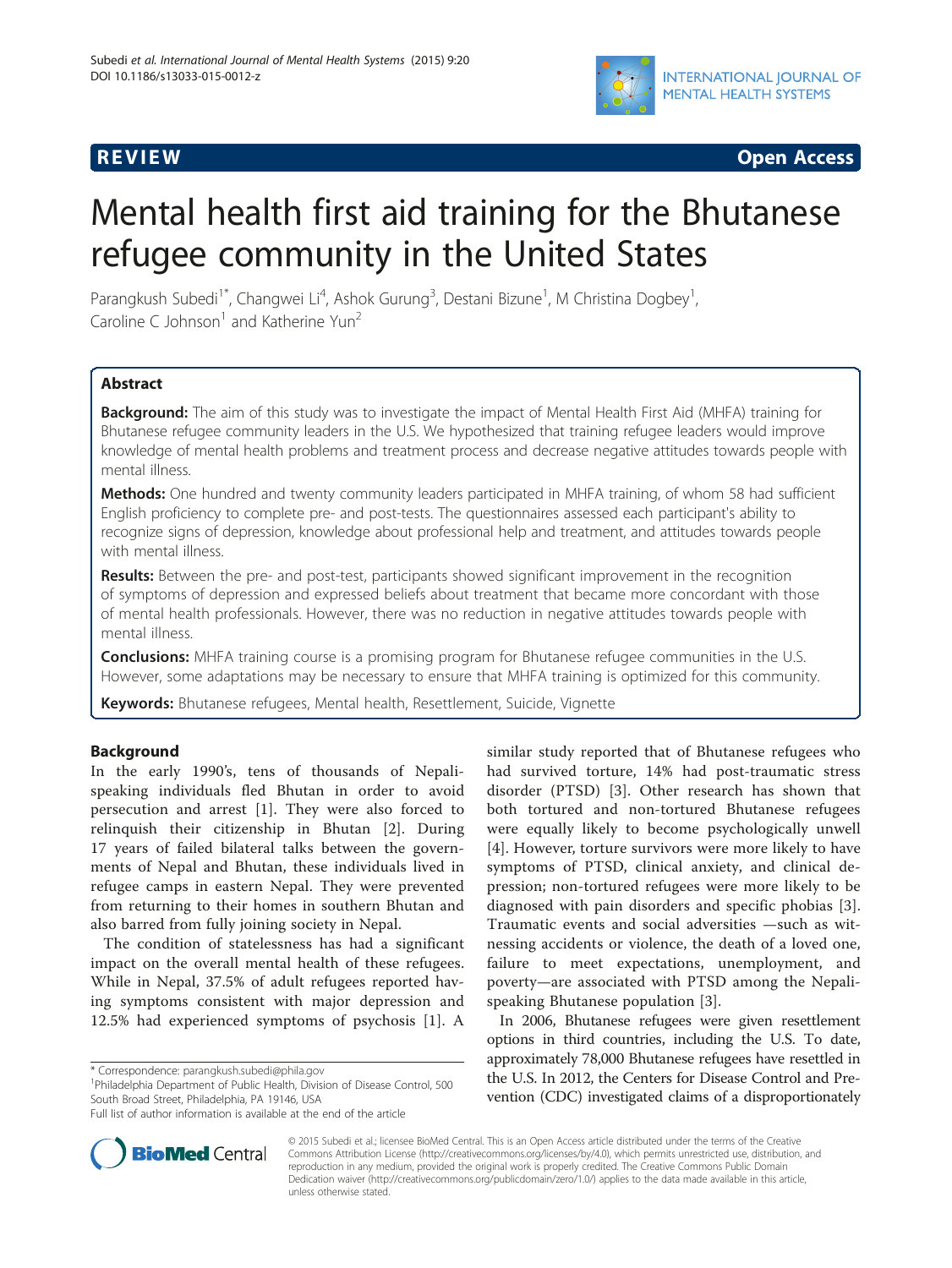high number of suicides within this community [[5\]](#page-5-0). The captured data substantiated these claims, showing that the reported rate of suicide among US-resettled Bhutanese refugees was 20.3 per 100,000 [\[5](#page-5-0)]. This is higher than both the global rate of 11.4 per 100,000 [\[4](#page-5-0)] and the US rate of 12.4 per 100,000 for suicide among the general population [[6\]](#page-5-0). Risk factors for suicidal ideation among this community included: not being able to provide for the family; having low perceived social support; screening positive for anxiety, depression, and distress; and increased family conflict after resettlement [\[5\]](#page-5-0).

Help-seeking by individuals with mental health conditions or severe emotional distress is often limited. The Bhutanese community in the U.S., similar to other refugee communities [\[7,8](#page-6-0)], is believed to have limited mental health literacy and experiences language barriers when seeking out mainstream health services. An investigation conducted in the refugee community in Nepal in 2011 and in the U.S in 2012 found that Bhutanese refugees do not utilize a broad range of coping strategies and instead tend to deal with distress individually or with close family or friends [\[1,5](#page-5-0)]. None of the Bhutanese subjects listed existing mental health services as a coping mechanism [[1\]](#page-5-0), which further highlights the lack of adequate helpseeking behavior and the discordance in beliefs about treatment between this community and mental health professionals. Research among other immigrant communities has also shown that although a family member or close friend is often the first to recognize signs and behaviors that can be read as suicide warning signs, these individuals seldom have the tools and proficiency neces-sary to assist in suicide prevention [[5,](#page-5-0)[7,8\]](#page-6-0).

Although data are not available for Bhutanese refugees, the perception that a person who seeks psychological treatment is undesirable or socially unacceptable [[9,10\]](#page-6-0) has been identified as a significant barrier to mental health care in other refugee communities [\[7,8,11](#page-6-0)]. Personal stigma refers to the stigmatizing attitudes and beliefs held by an individual, whereas perceived stigma refers to an individual's beliefs about the views of others [[12,13\]](#page-6-0). Many people hesitate to use mental health services because they do not want to be labeled a "mental patient" and want to avoid the negative consequences connected to stigma. In other populations with limited help-seeking, the most commonly reported reasons for not seeking treatment were a will to solve the problem on one's own and a hope that the problem would get better by itself [[12\]](#page-6-0). Both forms of stigma serve as a burden to those suffering from mental illness and prevent access to adequate care by enforcing the notion that anyone seeking treatment for a mental illness is socially undesirable or flawed [[12](#page-6-0),[13](#page-6-0)].

In order to combat the high rates of suicide and address other unmet mental health needs within the Bhutanese

refugee community, there is a need for increased community awareness of mental illness and available mental health services [\[14\]](#page-6-0). In other Asian immigrant communities, similar challenges have been addressed by providing mental health education to community leaders and the community at large. Studies done on the Chinese and Vietnamese communities in Australia have utilized Mental Health First Aid (MHFA) training to provide community members with the knowledge and skills needed to recognize common mental health disorders and assist with linkage to care [[15,16\]](#page-6-0).

# Mental Health First Aid

Mental Health First Aid (MHFA) is widely used to train human service workers in the U.S. It was introduced in the U.S. in 2008 and, to date, more than 175,000 people from all 50 States have completed training. MHFA training is offered to a variety of audiences, including hospital staff, employers and business leaders, faith communities, and law enforcement [\[17](#page-6-0)]. The goal of MHFA is to impart the knowledge necessary to provide support to people with mental illness [[17\]](#page-6-0). The program is intended to increase mental health literacy, decrease stigmatizing attitudes, and prepare community members to recognize and assist individuals who are in crisis. The 8-hour adult MHFA training course, performed in one full day, introduces participants to risk factors and warning signs, builds understanding of their impact, and reviews common treatments [\[17\]](#page-6-0). More specifically, participants learn about depression, anxiety, trauma, psychosis, eating disorders, substance use disorders, self-injury and suicidal behaviors [\[11\]](#page-6-0). They also learn a five-step action plan (known by the abbreviation ALGEE) to help people who may be developing a problem or who are already in a crisis: (1) Assess the risk of harm or suicide, (2) Listen nonjudgmentally, (3) Give reassurance and information, (4) Encourage appropriate professional help, and (5) Encourage self-help and other support strategies [\[18](#page-6-0)-[21](#page-6-0)].

Although outcomes data for immigrants with mental illness are limited, medium-term (6-month) evaluation studies conducted following MHFA training in Australia show that MHFA training results in consistent, positive changes among program participants. After completing MHFA training, individuals from Chinese and Vietnamese immigrant communities in Australia demonstrated improvements in mental health literacy, decreases in negative attitudes towards people with mental illness, and a broader knowledge of appropriate forms of assistance to give to community members suffering from mental illness [\[15,16](#page-6-0)]. However, MHFA has not yet been evaluated among the Bhutanese refugee community. Therefore, the aim of this study is to investigate the impact of MHFA training on Bhutanese refugee community leaders' knowledge of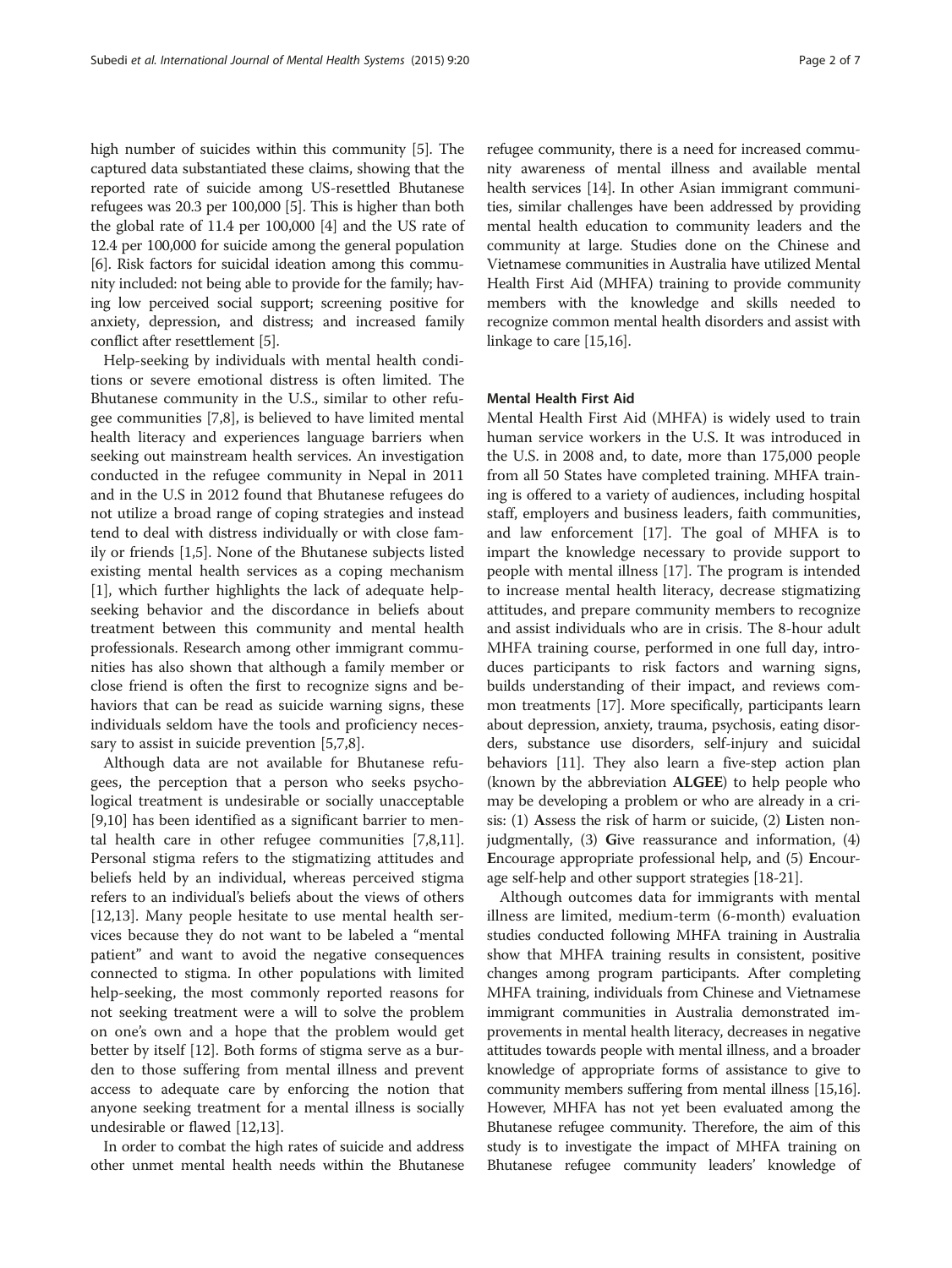appropriate first aid responses and stigmatizing attitudes towards people with mental illness.

## Methods

The evaluation involved an uncontrolled pre-test post-test design. It was carried out on June 28th, 2014. This study was determined to be exempt by the Philadelphia Department of Public Health Institutional Review Board (IRB).

MHFA training was organized by representatives from the Bhutanese communities in Philadelphia, Pittsburg, and Harrisburg, with logistical support from the Pensylvania Department of Health Equity & Refugee Health Program, and the federal Office of Refugee Resettlement (ORR). MHFA training was delivered by eight qualified instructors from the National Council for Behavioral Health. Instructors were ethnically diverse but were not themselves immigrants from Bhutan or proficient in Nepali. Training was provided in four classrooms with 30 participants per class at Temple University in Harrisburg, PA. There were two MHFA instructors and one bilingual interpreter per class. The course used role-playing and simulations to demonstrate how to assess a mental health crisis, select interventions and provide initial help, and connect persons to professional, peer and social supports as well as self-help resources [[17](#page-6-0)]. Since all the participants spoke English proficiently, training was provided in English with support from trained interpreters who interpreted technical and medical terminology as needed. All training materials were provided in English.

Participants were recruited from the Bhutanese refugee community in the U.S. by conference organizers using formal and informal contacts. One hundred seventy Bhutanese community leaders in 31 cities across the U.S were contacted. These community leaders conducted outreach to others in their respective communities. Selection criteria included age 18 years or older, desire to learn about mental illness and resources in their respective cities, proficiency in spoken Nepali and English, past involvement with community services, and willingness to serve as a "point person" who would subsequently disseminate information to other community members. One hundred and twenty Bhutanese refugees from 26 cities in 13 states (Pennsylvania, New York, Massachusetts, Connecticut, Minnesota, Vermont, Ohio, Virginia, Maryland, North Carolina, Kentucky, Georgia, and Arizona) participated in the MHFA training. Of this cohort, 58 individuals completed pre- and post-test questionnaires successfully (response rate 48.3%).

Both questionnaires were anonymous and completed in hardcopies in pen and paper. The average time between the pre- and post-training survey was 9 hours. Participants were informed verbally and in writing that completing the questionnaires was voluntary and information would be used to calculate summary statistics.

The pre-test questionnaire included the following sections: socio-demographics, mental health literacy, and stigmatizing attitudes. These sections were adapted from a mental health literacy instrument originally developed for MHFA evaluations in Australia [\[18,19\]](#page-6-0). Mental health literacy was assessed using a 21-item instrument and a case vignette. The 21-item instrument assessed participants' knowledge about mental illness [\[18](#page-6-0)]. Each of the questions had 3 choices: "Agree", "Disagree", and 'Don't Know". Participant's responses to these questions received a score of 1 if correct; otherwise, the score was 0. Responses were then summed to give a mental health literacy score with a maximum value of 21. Higher scores reflect mental health knowledge concordant with those of mental health professionals. The case vignette, which was also used to assess stigma [\[11](#page-6-0)], described an individual with symptoms of depression, as defined by the Diagnostic and Statistical Manual of Mental Disorders, 4th Edition (DSM-IV) and the International Statistical Classification of Disease and Related Health problems, 10th Revision (ICD-10).

#### The case vignette

a. Original version: Jenny is a 15 year old who has been feeling unusually sad and miserable for the last few weeks. She is tired all the time and has trouble sleeping at night. Jenny doesn't feel like eating and has lost weight. She can't keep her mind on her studies and her marks have dropped. She puts off making any decisions and even day-to-day tasks seem too much for her. Her parents and friends are very concerned about her. Jenny feels she will never be happy again and believes her family would be better off without her. She has been so desperate, she has been thinking of ways to end her life. b. Modified version with changes highlighted in bold: Rukmini is a 22 year old who has been feeling unusually sad and miserable for the last few weeks. She is tired all the time and has trouble sleeping at night. Rukmini doesn't feel like eating and has lost weight. She can't keep her mind on her work and her monthly income dropped. She puts off making any decisions and even day-to-day tasks seem too much for her. Her **husband**, parents and friends are very concerned about her. Rukmini feels she will never be happy again and believes her family would be better off without her. She has been so desperate, she has been thinking of ways to end her life.

The vignette was modified by two Bhutanese community leaders with training in public health to better reflect the Bhutanese experience in the U.S., as shown in the 'case vignette' subsection. It was followed by three open-ended questions: 1) What, if anything, do you think is wrong with Rukmini? 2) Imagine Rukmini is a young person you know. You want to help her. What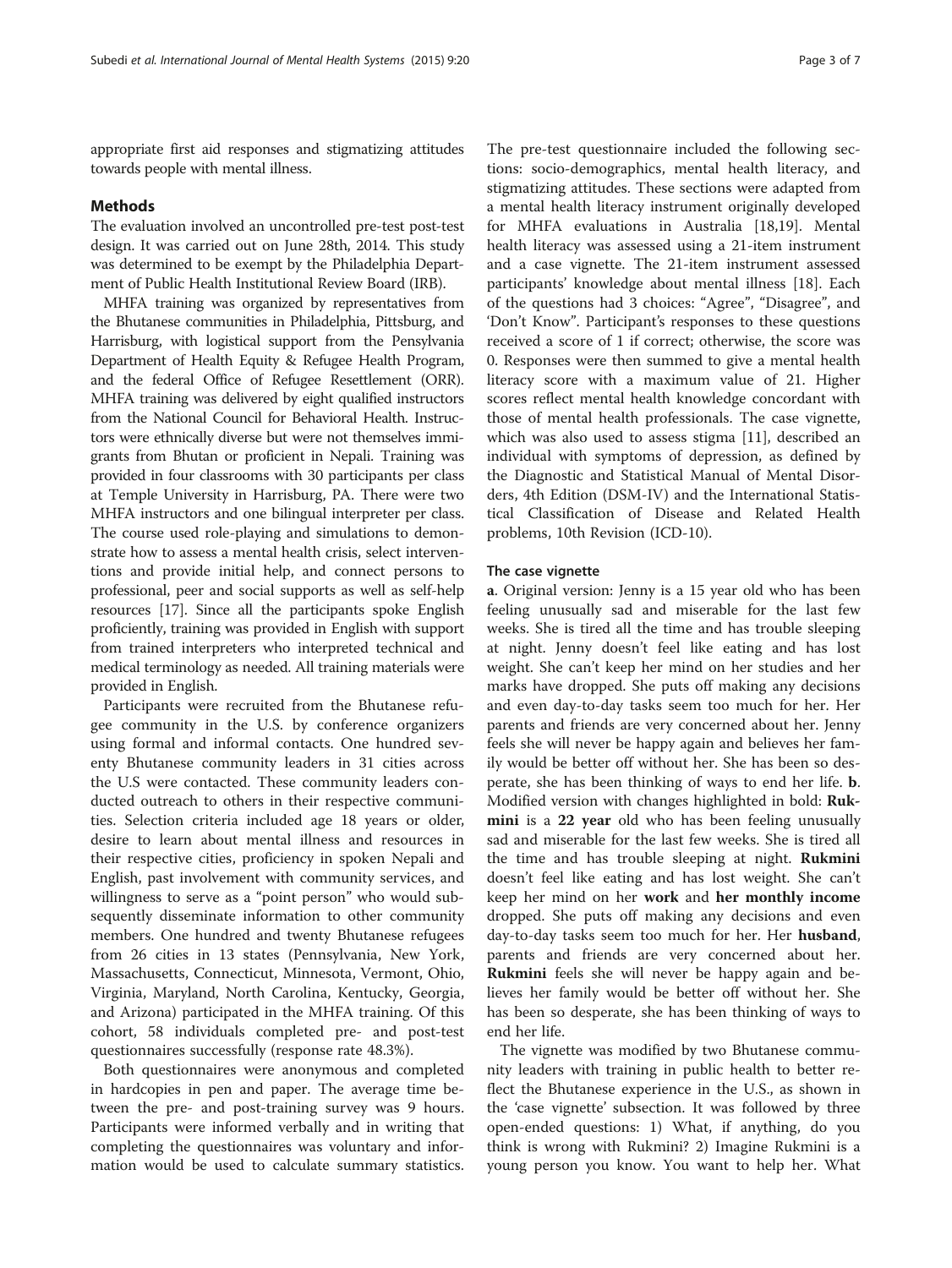should you do? 3) How confident do you feel in helping Rukmini (Not at all, a little bit, moderately, quite a bit, or extremely)? Question number 2 was scored by the primary author, who was not told whether each response was pre- or post-training [\[16\]](#page-6-0). Each response was evaluated for the following five potential actions (ALGEE): (1) Assess the risk of harm or suicide, (2) Listen non-judgmentally, (3) Give reassurance and information, (4) Encourage appropriate professional help, and (5) Encourage self-help and other support strategies. Each potential action was scored 0 if there was no mention or inadequate response, 1 if there was a superficial response, and 2 if specific details were offered. The ratings were then summed to give an ALGEE score with a maximum potential value of 10.

The presence of stigmatizing attitudes towards individuals with depression was measured using two subscales previously used in assessments of MHFA training [\[16,18](#page-6-0)]: a) personal stigma and b) perceived stigma. Each subscale included 7 items, and each item was rated using a fivepoint Likert scale ranging from  $1 =$  "strongly agree" to 5 = "strongly disagree". Scores were summed for each subscale such that higher scores reflect less stigmatizing attitudes.

Finally, the pre-test included six questions (written by Bhutanese community leaders P.S. and A.G.) regarding post-resettlement stressors:

- 1. As a former refugee and based on your personal observation/witnesses (if any), briefly describe a situation that could cause emotional distress for fellow refugees.
- 2. If someone you know in your community experienced emotional distress, how would this person seek help in your community? Who would they approach and how would this help them?
- 3. What do you think contributes to suicide among Bhutanese communities in the US?
- 4. In your opinion, what are some of the best methods to address and manage distress for members of your community?
- 5. Based on Bhutanese culture and language, what do you think communities can do to reduce suicides? And what can be done to improve transition to American life?
- 6. Is there anything else refugees need help with that current services are not addressing?

Although these open-ended questions were not included in prior evaluations of MHFA, we feel that this information is important for guiding future adaptation of MHFA training for the Bhutanese community. We believe this because prior studies of Bhutanese refugees have found that life stressors contribute to suicide risk [[5\]](#page-5-0). MHFA training for this community may need to address these stressors in addition to MH symptoms. The free responses to the open ended post-resettlement stressors questions were examined in the print form. Material was read through by two authors (P.S., A.G) and broad themes were identified. Each major element of an answer was then sorted to ensure that any themes that were identified and used to illustrate in the analysis were genuinely representative of the participants. Emphasis was laid upon ensuring that those themes that emerged frequently were highlighted in the reported analysis. Stories quoted are in the exact words of the respondents with minor editing to improve grammar and spelling. The posttest questionnaire did not include socio-demographic and post-resettlement stressors questions.

Data were collected anonymously and without identifiers. Group outcomes before and after MHFA trainings were assessed using Chi-square tests for categorical variables and t-tests for continuous variables. Categorical variables are presented as percentages and continuous variables as means and standard deviations (SD). Twosided p values are provided and  $P < 0.05$  was considered statistically significant. Analyses were performed using SAS 9.3 (SAS Institute Inc., Cary, North Carolina).

### Results

Characteristics of the participants  $(n = 58)$  are shown in Table [1](#page-4-0). They were predominantly male (82.8%), college educated, spoke Nepali at home (93%), and had no prior experience with mental health education (79.3%). Most participants were motivated to participate in training because of a desire to help others in their communities (62.1%).

As shown in Table [2,](#page-4-0) total ALGEE scores were significantly higher in the post- versus pre-test, indicating that participants were able to describe a more appropriate response to the vignette about a depressed community member after completing training. Participants were significantly more likely to encourage the use of professional help after completing training  $(P = 0.001)$ . Following MHFA training, participants' knowledge about mental illness, as assessed using the 21-item mental health literacy instrument, became more concordant with those of mental health professionals  $(P = < 0.0001)$  (Table [3](#page-4-0)). Participants were more likely to correctly identify depression after reading the vignette (56.9% vs. 27.6%,  $P = 0.0015$ ) and to report feeling confident in providing help  $(P = 0.0021)$ (Table [3\)](#page-4-0). Specifically, 82% of the participants felt quite a bit or extremely confident in providing help after training compared to 58.5% before the training  $(P = 0.0021)$  . However, there was no change in personal and perceived stigma following training (Table [3](#page-4-0)).

A number of themes emerged regarding postresettlement stressors and responses to stressors. First, participants reported that daily stressors such as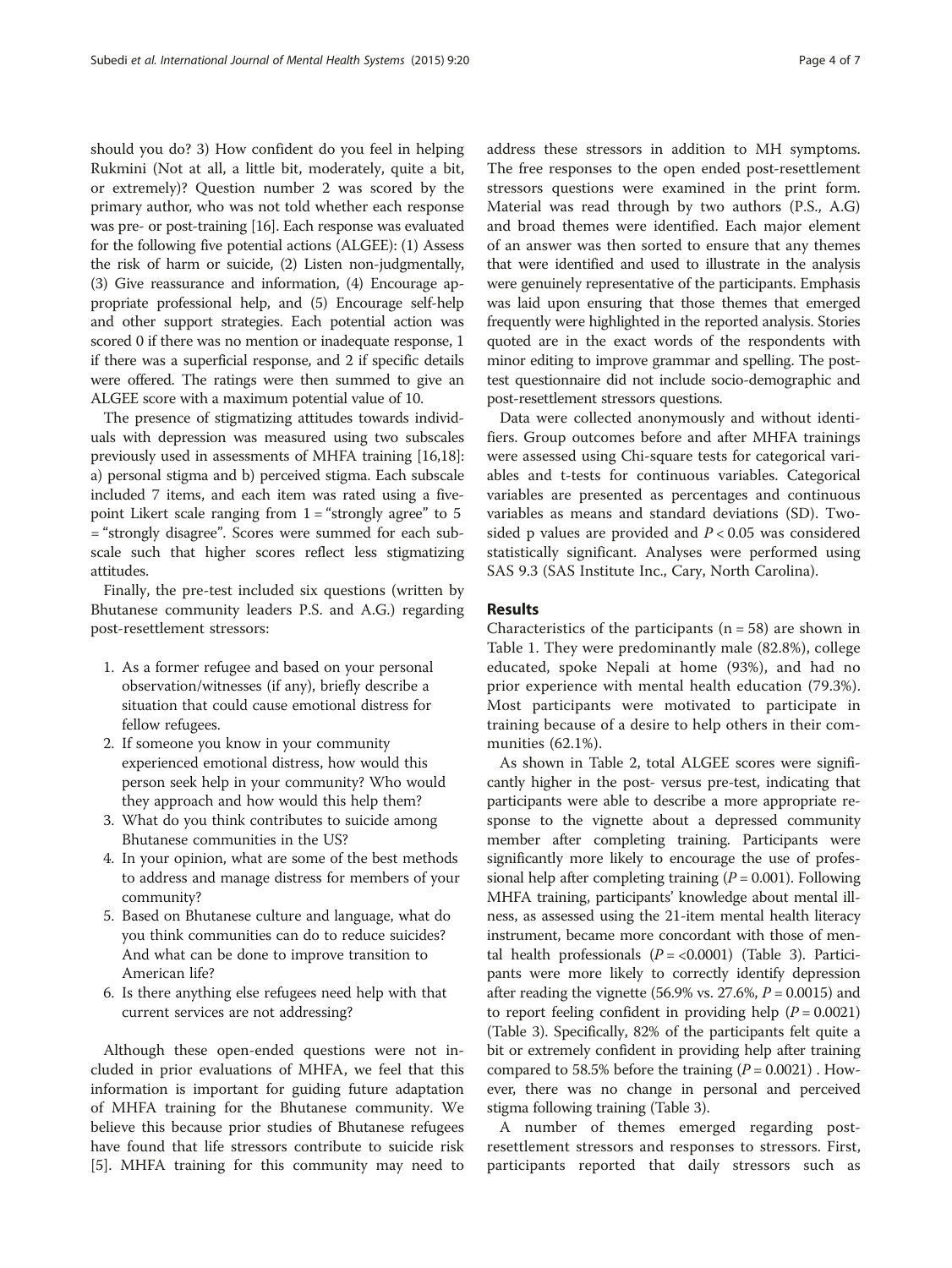<span id="page-4-0"></span>Table 1 Socio-demographic characteristics of MHFA participants

| <b>Demographics</b>                           | Frequency, % $N = 58$ |
|-----------------------------------------------|-----------------------|
| Male                                          | 82.8                  |
| Age groups                                    |                       |
| $20 - 29$                                     | 60.3                  |
| 30-39                                         | 27.6                  |
| 40-49                                         | 12.1                  |
| Educational attainment                        |                       |
| High School (Grade 12th)                      | 17.2                  |
| Associate degree                              | 19.0                  |
| Bachelor's Degree                             | 43.1                  |
| Masters/PhD                                   | 17.2                  |
| School leaving Certificate (SLC = Grade 10th) | 3.4                   |
| Immigration Status                            |                       |
| Refugee                                       | 93.1                  |
| Naturalized American Citizen                  | 6.9                   |
| Language Spoken at Home                       |                       |
| English                                       | 6.9                   |
| Nepali                                        | 93.1                  |
| Previously trained on MH education            | 20.7                  |
| Reasons for doing MHFA training               |                       |
| Helping self/family members with MH problem   | 5.2                   |
| Help community members with MH problem        | 62.1                  |
| Learn MH issues and improve skills on MHFA    | 18.9                  |
| Interested in psychology                      | 5.2                   |
| Other                                         | 3.4                   |

MHFA = Mental Health First Aid.

language barriers, family disputes (including overcontrolling children), and the generation gap were sources of emotional stress and potentially causes of suicide.

"Our families have huge generation gap, language barrier, and have over controlling children that keep us emotional distress".

Table 2 Comparison of first aid responses for depression, pre- and post-training

|                                                  | Pre-Mean<br>(SD) | Post-Mean<br>(SD) | P      |
|--------------------------------------------------|------------------|-------------------|--------|
| Assess risk of suicide or harm                   | 0.20(0.44)       | 0.39(0.747)       | 0.0985 |
| Listen non-judgmentally                          | 0.15(0.45)       | 0.12(0.422)       | 0.7118 |
| Give reassurance and information                 | 0.51(0.50)       | 0.39(0.49)        | 0.1944 |
| Encourage the person to get<br>professional help | 0.48(0.82)       | 1.03(0.95)        | 0.0011 |
| Encourage self-help strategies                   | 0.36(0.519)      | 0.36(0.61)        | 1.0000 |
| ALGEE (Total Score)                              | 1.70 (0.837)     | 2.31 (1.095)      | 0.0010 |
|                                                  |                  |                   |        |

SD = Standard Deviations.

| $\frac{1}{2}$                                                                            |                 |                 |          |  |
|------------------------------------------------------------------------------------------|-----------------|-----------------|----------|--|
| <b>Variables</b>                                                                         | Pre             | Post            | Р        |  |
| The 21 questions section of MHFA<br>instrument on knowledge on mental<br>health problems |                 |                 |          |  |
| Scores on knowledge on mental health<br>prob, mean (SD)                                  | 7.55<br>(3.32)  | 9.80<br>(1.76)  | < 0.0001 |  |
| Quite a bit or extremely confident in<br>providing help, %                               | 58.5%           | 82.0%           | 0.0021   |  |
| Correctly recognize depression in the<br>vignette, %                                     | 27.6%           | 56.9%           | 0.0015   |  |
| Scores on changes in stigma towards<br>disease in vignette                               |                 |                 |          |  |
| Personal stigma                                                                          | 22.12<br>(5.09) | 22.1<br>(5.82)  | 0.9851   |  |
| Perceived stigma                                                                         | 19.07<br>(4.91) | 19.39<br>(4.94) | 0.7251   |  |

Table 3 Comparison of mental health literacy and stigmatizing attitudes, pre- and post-MHFA training

"I think that language barrier and financial insecurity are some of the contributing factors for higher suicide rate among Bhutanese communities in the US".

Second, participants reported that Bhutanese refugees in their communities would typically turn to other community members for help. They also felt that communitybased resources would be an important approach for building community resilience.

"Community members with the emotional distress could share their problems to their friends. They could talk to the community leaders".

"We believed that cultural programs to engage people and involving them in the outdoor activities would address and manage distress in the community".

"I think that based on our cultural and language perspective, promoting education, increasing awareness programs and having access to cultural program could reduce suicide within Bhutanese community".

"We need to have community resource centers in all cities where they can share and volunteers are available to help to solve their problems".

Finally, participants mentioned that longer support from government and resettlement agencies in adjustment process was necessary.

"Extend the period of transition with longer period of support from refugee resettlement agencies".

# **Discussion**

This is the first evaluation of MHFA training with the Bhutanese refugee community in the U.S. We found that training increased participants' ability to recognize depression as described in a case vignette, increased confidence in providing help to someone with symptoms of depression, and changed opinions about the helpfulness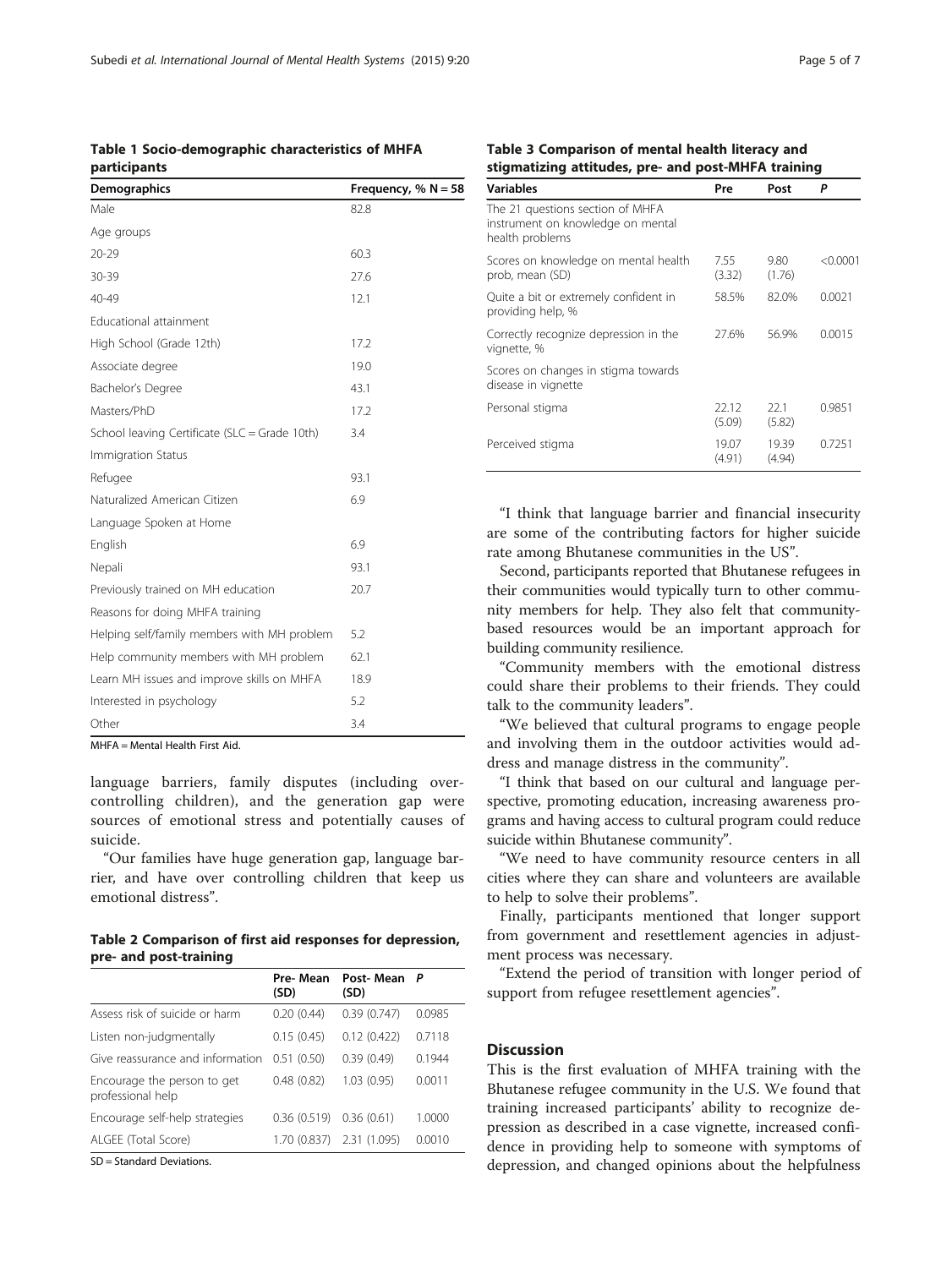<span id="page-5-0"></span>of treatments for mental illness. However, MHFA training did not result in changes in stigmatizing attitudes.

These results stand in partial contrast to prior studies of Chinese and Vietnamese immigrant communities in Australia. These trainings were held in Cantonese, Mandarin, and Vietnamese, and used translated training materials. Instructors were members of the target cultural/language group, and there was some cultural adaptation of the MHFA training course and manual [[15,16](#page-6-0)]. This is in contrast to MHFA training provided to the Bhutanese community and may explain why training did not result in changes in stigmatizing attitudes. Future MHFA training for this community may also need to be culturally adapted to address life stressors, as participants believed these to be important sources of emotional stress. This is consistent with prior research conducted by the CDC in 2012 that identified suicide risk factors as family position (non-provider), worry about family in their country of origin, and increased family conflict after resettlement. Participants also emphasized the importance of community-based responses. In part, this may be due to participants' experiences while living in refugee camps in Nepal. In this setting, community health workers, "focal points" (individuals within the community who were selected to act as the first-line resources for others) and councils were used to address a wide variety of social problems. Having trained individuals in the community who can help people cope when they are stressed by their problems may prove beneficial.

There are a number of limitations to the study. First, questionnaires were administered in English and responses may be different in Nepali. Second, the results are not generalizable to all Bhutanese refugees. This sample represented a relatively young, male, well-educated segment of the population. All of our participants were bilingual, whereas only 35% of the Bhutanese community has "a functional grasp of English" [\[22\]](#page-6-0). Additionally, identifiers were not used to link individual pre- and post-test results, and this may reduce statistical power for detecting changes. Finally, MHFA is not the only evidence-based approach for addressing mental health literacy and suicide risk [\[11](#page-6-0)]. For example, communities in India, Japan and the Philippines have developed suicide first aid guidelines to address these issues [\[23-28](#page-6-0)]. It may be worthwhile to explore these approaches with the Bhutanese community, as well.

# Conclusions

MHFA training of the Bhutanese refugee community has been shown to be effective in improving recognition of depression and changing beliefs about treatment to be more like those of mental health professionals. Future training may be optimized by using fully bilingual training materials and pairing MHFA instructors with respected community leaders. These adaptations may make MHFA training more effective in reducing negative attitudes towards people suffering from mental health disorders. While this training does not address all of the challenges facing refugees, it is worth exploring further as an intervention to improve the overall mental health of this community. Although most participants identified social and economic factors (and not mental health disorders) as risk factors for suicide, MHFA training may nonetheless prepare community members to better support their peers as they whether these stressors.

#### Competing interests

The authors declare that they have no competing interests.

#### Authors' contributions

This study was conceptualized and formulated by PS, AG and KY. Literature search and data collection were done by PS, AG and DB. Analysis and interpretation of data were done by PS, CL and CD. Drafting of the article was done by PS, CL and KY. The manual was critically reviewed by CJ and KY. All the authors approved of the final manuscript draft. PS takes the responsibility for the integrity of the work as a whole from inception to publishing of the article.

#### Acknowledgements

The authors thank Anthony Francis Jorm, PhD, DSc, FASSA, University of Melbourne, Australia for providing MHFA questionnaire tools, reviewing manuscript and providing important suggestions for the improvement, Katherine Drezner, MPH of PDPH for guiding data entry & IRB application process, and Angus YK Lam, MSW of University of Hong Kong for providing MHFA tool designed for Chinese community.

Support from the following people is gratefully recognized for making MHFA training a success: Claire Newbern, PhD, MPH, Molly Harrar, MS and Daniel Dohony, MPH of PDPH; Asresu Misikir, MPH, DrPH, Krista Baney, MSW, Susan Johnston, MSW, Susan Bowers-Miller, MSW. Hector Ortiz, PhD of PA Health Department, Office of Health Equity; Timothy Kelly, MA, MSW of ORR ; Mary B. Wichansky, LCSW-C of National Council for Behavior Health; Chelsea Booth, PhD of SAMHSA; Ken Thompson, MD Squirrel Hill South, Pittsburgh; and Chhabilall T. Sharma, MD of HealthPartners Centers for International Health, Minnesota.

We thank Bhutanese community participants.

#### Author details

<sup>1</sup>Philadelphia Department of Public Health, Division of Disease Control, 500 South Broad Street, Philadelphia, PA 19146, USA. <sup>2</sup>Division of General Pediatrics, PolicyLab, The Children's Hospital of Philadelphia, 36th and Market Street, Philadelphia, PA 19104, USA. <sup>3</sup>University of Pittsburgh, 4200 Fifth Ave Pittsburgh, PA 15260, USA. <sup>4</sup>Tulane University, 6823 St, Charles Ave, New Orleans, LA 70118, USA.

#### Received: 23 February 2015 Accepted: 26 April 2015 Published online: 09 May 2015

#### References

- 1. Schinina, G, Sharma S, Gorbacheva O, Mishra AK. Who am I? Assessment of Psychosocial needs and suicide risk factors among Bhutanese refugees in Nepal and after the third country resettlement. International Organization for Migration (IOM). 2011.
- 2. Hutt, Michael. 2003. Unbecoming Citizens: Culture, Nationhood, and the Flight of Refugees from Bhutan. New Delhi: Oxford University Press.
- 3. Kohrt BA, Hruschka, DJ. Nepali concepts of psychological trauma: the role of Idioms of distress, ethno psychology and ethno physiology in alleviating suffering and preventing stigma. Cult Med Psychiatry. 2010; 34 (2).
- 4. Thapa SB, Van Ommeren MV, Sharma B, de Jong JT, Hauff E. Psychiatric disability among tortured Bhutanese refugees in Nepal. Am J Psychiatry. 2003;160–11:2032–7.
- 5. Center for Disease Control and Prevention. An Investigation into Suicide among Bhutanese Refugees in the US 2009–2012. Stakeholders Report, 2012.
- 6. Preventing Suicide: A global imperative. World Health Organization, 2014.